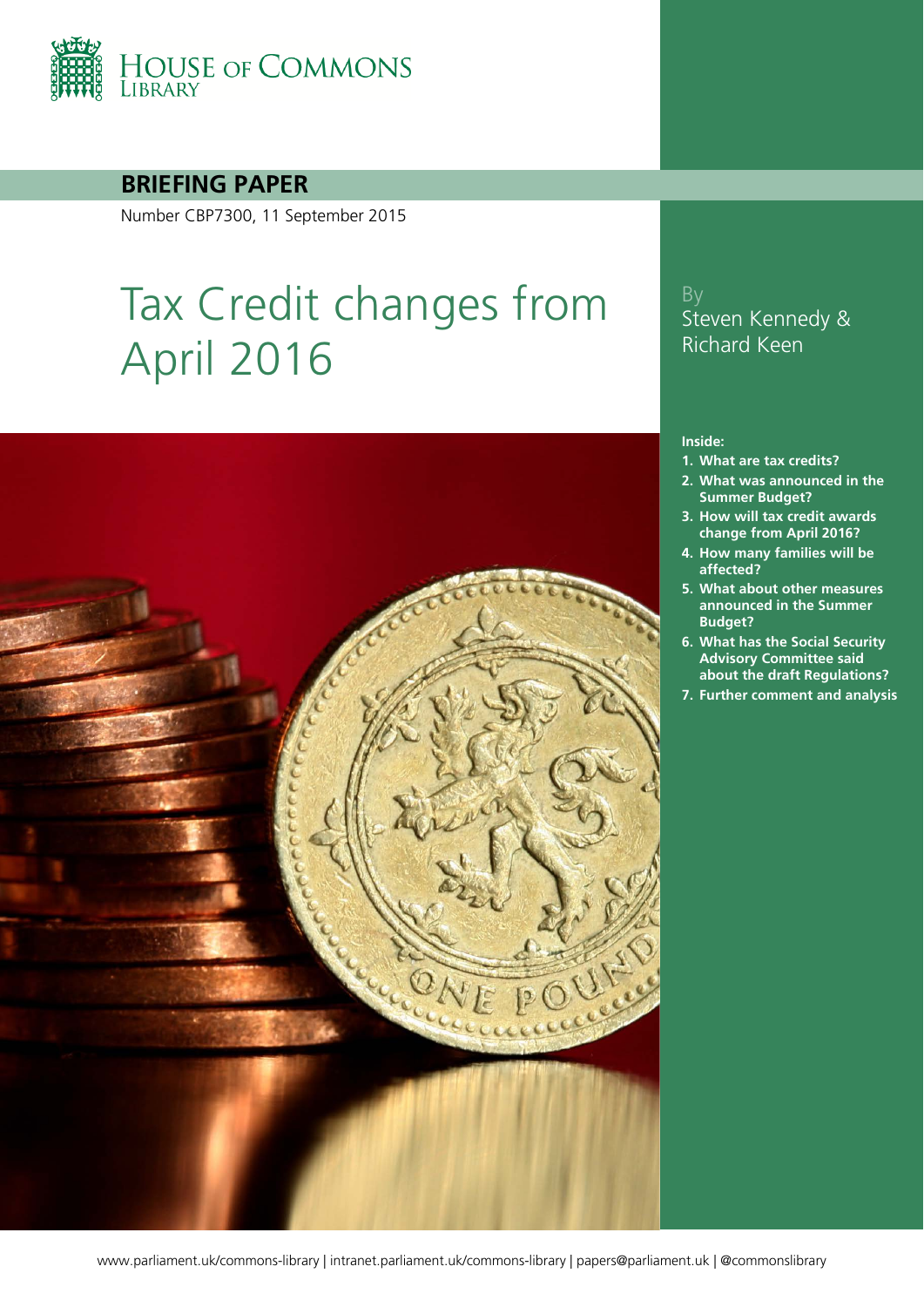### **Contents**

|                  | Summary                                                                                                                                        | 3           |
|------------------|------------------------------------------------------------------------------------------------------------------------------------------------|-------------|
| $\mathbf{1}$ .   | What are tax credits?                                                                                                                          | 4           |
| 2.<br>2.1<br>2.2 | What was announced in the Summer Budget?<br>Changes announced<br>Implementation                                                                | 6<br>6<br>7 |
| 3.               | How will tax credit awards change from April 2016?                                                                                             | 8           |
| 4.               | How many families will be affected?                                                                                                            | 9           |
| 5.<br>5.1        | What about other measures announced in the Summer Budget?<br>Impact of combined Budget measures on a single-earner couple with two<br>children | 10<br>10    |
| 5.2              | Impact of combined Budget measures by household working status and whether<br>or not a household contains children                             | 12          |
| 6.               | What has the Social Security Advisory Committee said about the draft<br><b>Regulations?</b>                                                    | 14          |
| 7.               | <b>Further comment and analysis</b>                                                                                                            | 15          |

Contributing Authors: Steven Kennedy (Social Policy Section) Richard Keen (Social & General Statistics)

Cover page image copyright: Tristan Martin; ["Look after the pennies"](https://www.flickr.com/photos/11738433@N03/4052671706/) (25 October 2009) by [Tristan Martin;](https://www.flickr.com/photos/mukumbura/) Licenced under [CC BY-SA 2.0](https://creativecommons.org/licenses/by-sa/2.0/)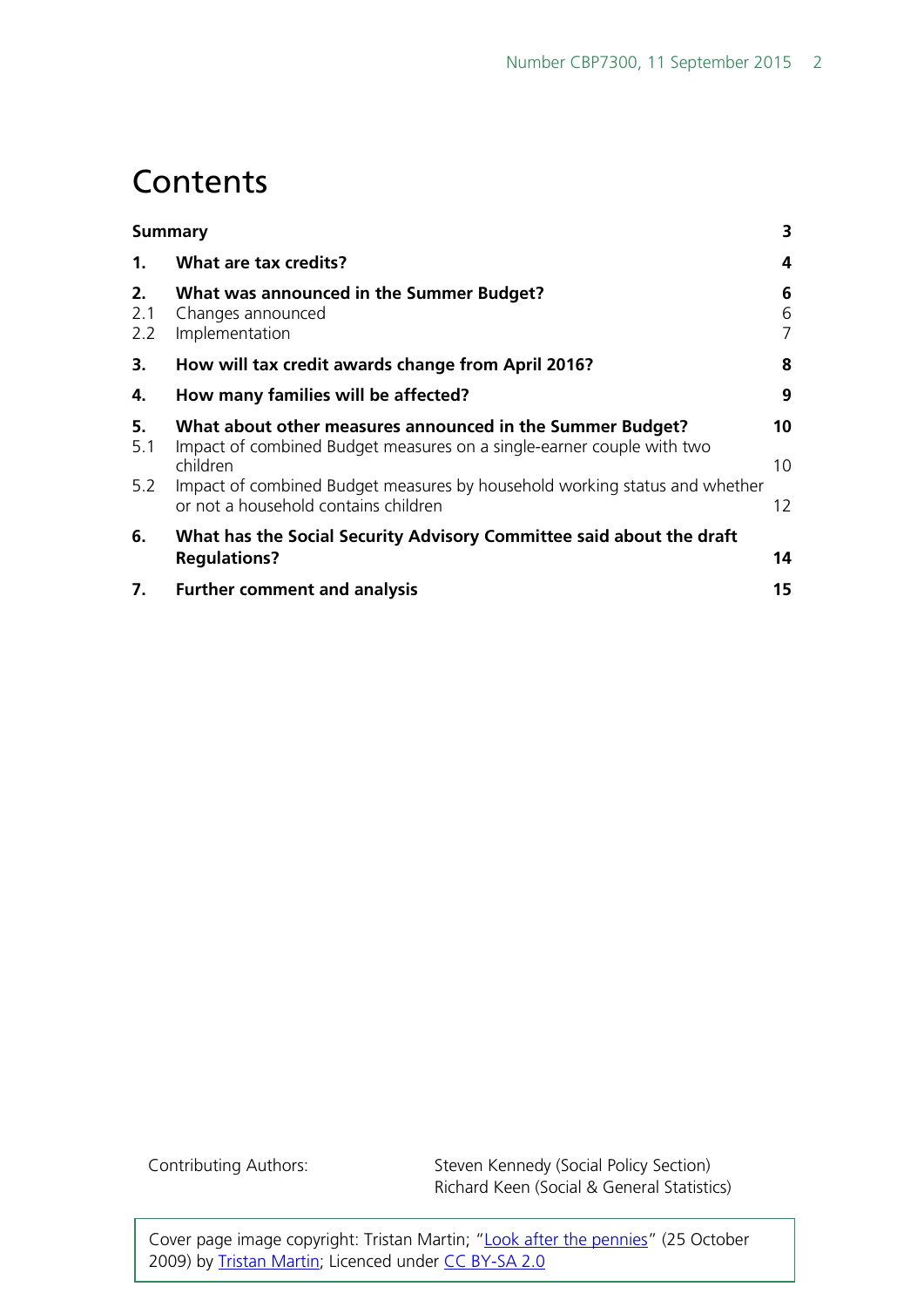# <span id="page-2-0"></span>Summary

Summer Budget 2015 announced a package of welfare measures expected to yield savings of £13 billion a year by 2020-21. Changes to tax credits and to Universal Credit (UC) (which is replacing tax credits and means-tested social security benefits) taken together are expected to save £4.6 billion in 2016-17, rising to £5.8 billion a year by 2020-21.

The *[Welfare Reform and Work Bill](http://researchbriefings.parliament.uk/ResearchBriefing/Summary/CBP-7252)* introduced following the Budget provides for the child element in tax credits and in UC to be limited to two children for new claims and births after April 2017, and abolishes the family elements in tax credits and UC for new claims from 2017.

The draft **Tax Credits (Income Thresholds and Determination of Rates) (Amendment)** [Regulations 2015](http://www.legislation.gov.uk/ukdsi/2015/9780111138946/contents), which were published on 7 September and are scheduled to be debated on the floor of the House on Tuesday 15 September, introduce two other important elements in the Budget tax credits package: the increase in the taper rate from 41% to 48%, and reductions in the income thresholds. These changes take effect from April 2016, and will deliver savings of around £4.4 billion in 2016-17. There is no transitional protection for existing families on tax credits.

These changes from April 2016 will affect almost all in-work recipients of tax credits. At April 2015, 3.3 million in-work families received tax credits, of whom 2.7 million had children. The average impact across all affected families can be roughly estimated as a reduction in the tax credit award of around £1,300 in 2016-17. The actual impact will vary from family to family however; some will lose more than this amount, others less. Some families will lose entitlement to tax credits completely.

This note outlines what tax credits are, the changes announced in the Summer Budget 2015 and how these changes will be implemented. It also estimates what impact these changes will have for families in combination with other measures announced in the Summer Budget 2015, such as introduction of the National Living Wage, the increase to the Personal Allowance and freeze in Child Benefit.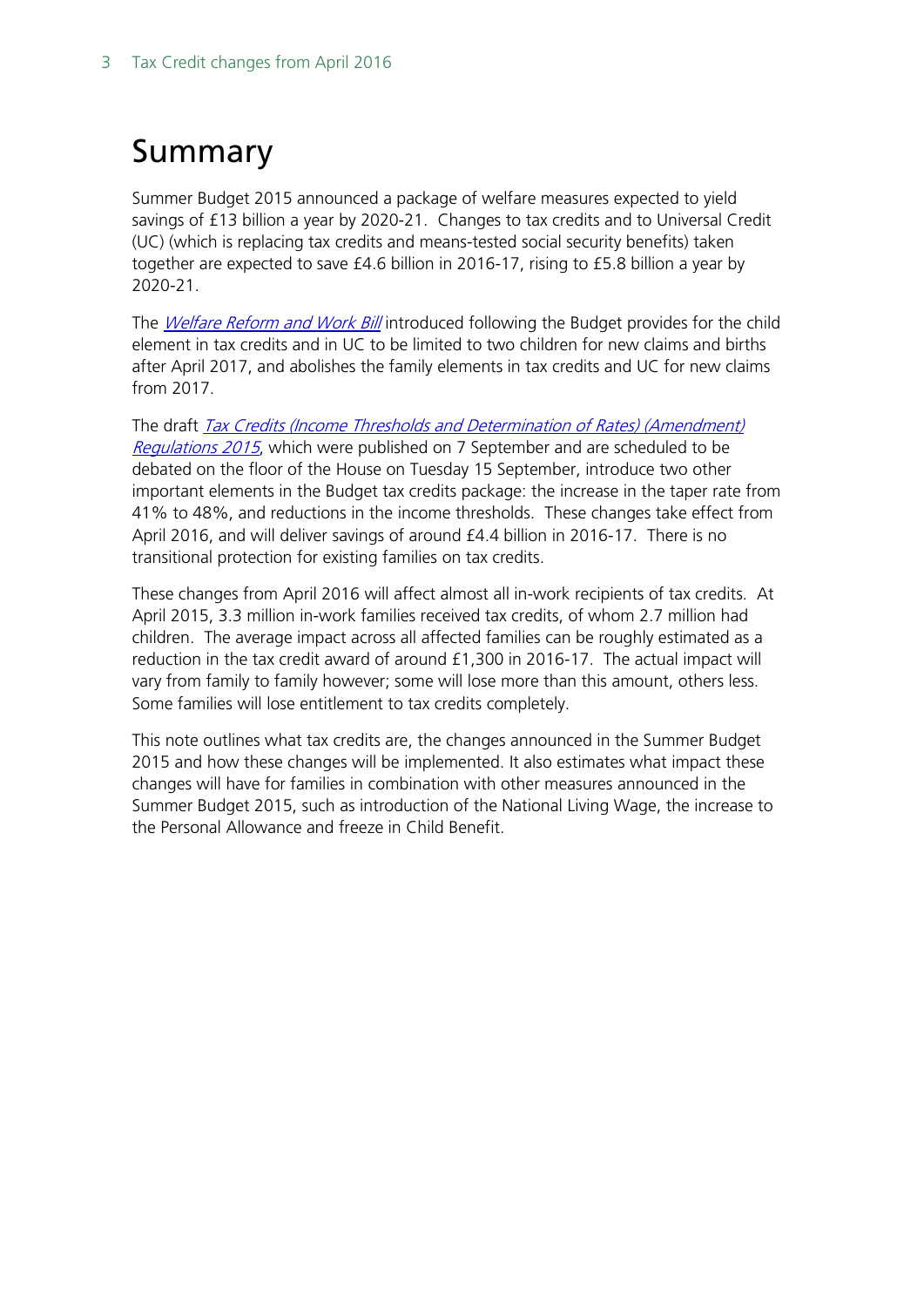# <span id="page-3-0"></span>1. What are tax credits?

Tax credits – the Child Tax Credit and the Working Tax Credit – were introduced in April 2003. They replaced Working Families Tax Credit and Disabled Persons Tax Credit, which had been introduced in 1999.

At April 2015, **4.6 million families containing 7.6 million children were receiving tax credits**. 3.3 million tax credit recipients (72% of the total) were in-work families, of whom 2.7 million had children.<sup>[1](#page-3-1)</sup>

Total [expenditure on tax credits](http://budgetresponsibility.org.uk/pubs/Fiscal_Supplementary_Tables-2015.v3.xlsx) in the UK is forecast to be **£29.5 billion in 2015-16**. Expenditure on tax credits increased significantly in real terms during Labour's term in office.

Tax credits comprise:

**Child Tax Credit (CTC)**, payable to people with children. Along with Child Benefit, it provides a single system of financial support for families with children, whether in or out of work. It also replaced the additions for children that were payable with benefits such as Income Support and income-based Jobseeker's Allowance.

**Working Tax Credit (WTC)**, payable to people in low-paid work, including those without children. Those with children may be able to get help with childcare costs via the childcare element of the Working Tax Credit.

People may receive the CTC, or the WTC, or both. **Tax credits are claimed on a family rather than an individual basis**, so that for couples the incomes and circumstances of both partners will be taken into account.

How much a family receives from tax credits will depend on a number of factors including:

- The **number** and **age** of the children, and whether any are disabled
- The **number of hours worked** by the adults, and whether they are disabled
- Whether the family is incurring **childcare costs** for eligible childcare
- The family's **income from earnings** and other sources

<span id="page-3-1"></span>Tax credits are **means-tested**; i.e. the amount received depends on income, so that in general the amount received tapers away as income increases. For families eligible for Working Tax Credit, the maximum tax credit award is withdrawn at the rate of 41p for every pound gross income in excess of the income threshold (currently £6,420 a year). For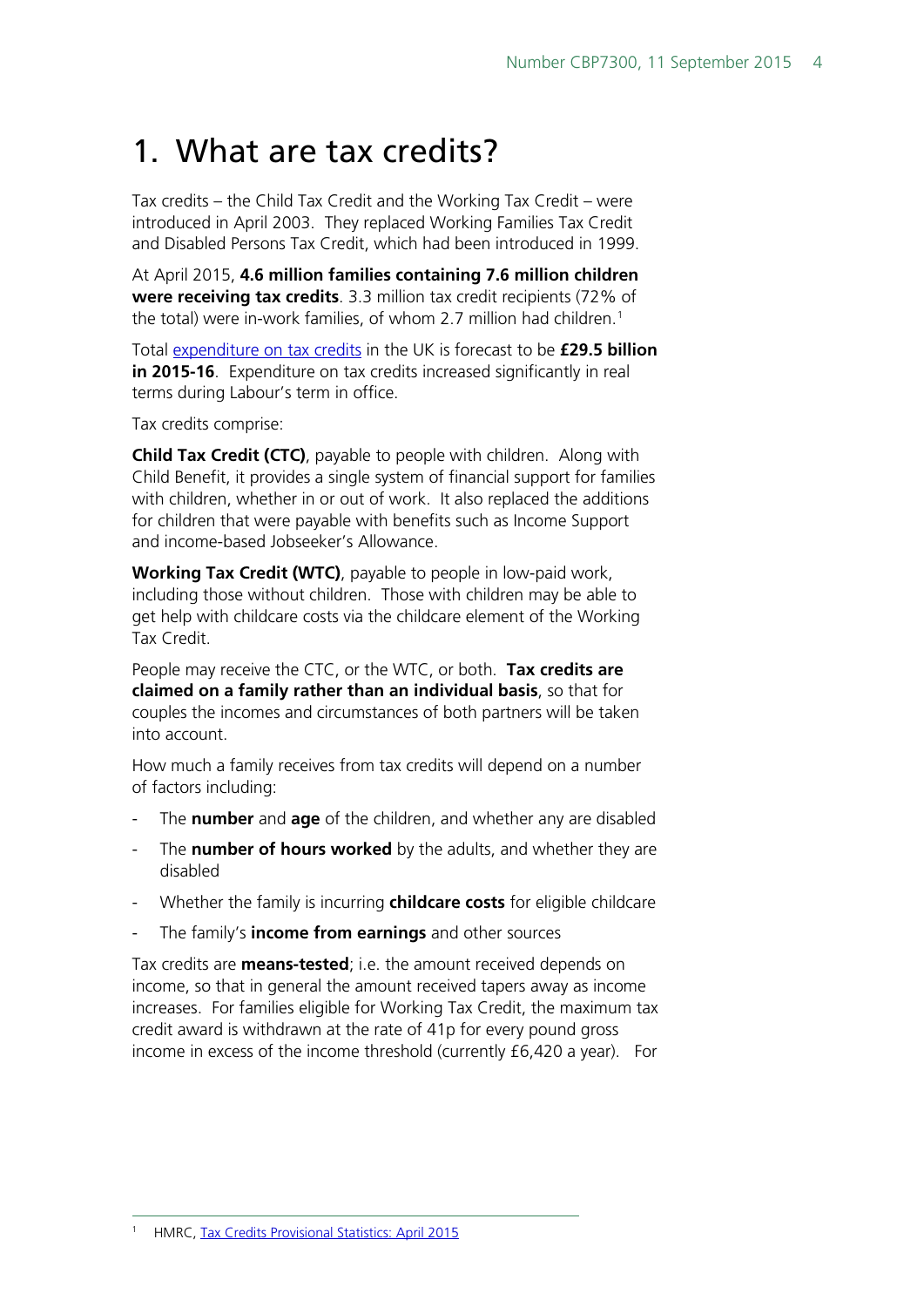#### 5 Tax Credit changes from April 2016

families eligible for Child Tax Credit only<sup>2</sup>, the income threshold is currently £16,105.<sup>[3](#page-4-1)</sup>

Tax credits – along with means-tested benefits – are to be replaced by **Universal Credit**, but even under the most optimistic scenario for the introduction of UC, some people will still be in receipt of "legacy benefits" in 2020.

<span id="page-4-0"></span><sup>&</sup>lt;sup>2</sup> Many families in receipt of tax credits who are eligible for both WTC and CTC will only be in receipt of CTC because their award of WTC will have tapered to zero because of their earnings. WTC will however have been taken into account in the calculation of their overall tax credit award. The reference here to "families eligible for Child Tax Credit only" refers to families not eligible for WTC.

<span id="page-4-1"></span><sup>&</sup>lt;sup>3</sup> For further information on how awards are calculated see "What are tax credits?" in HMRC's [Child and Working Tax Credit Statistics -](https://www.gov.uk/government/uploads/system/uploads/attachment_data/file/430534/cwtc_Finalised_annual_awards_2013-14.pdf) Finalised annual awards 2013-14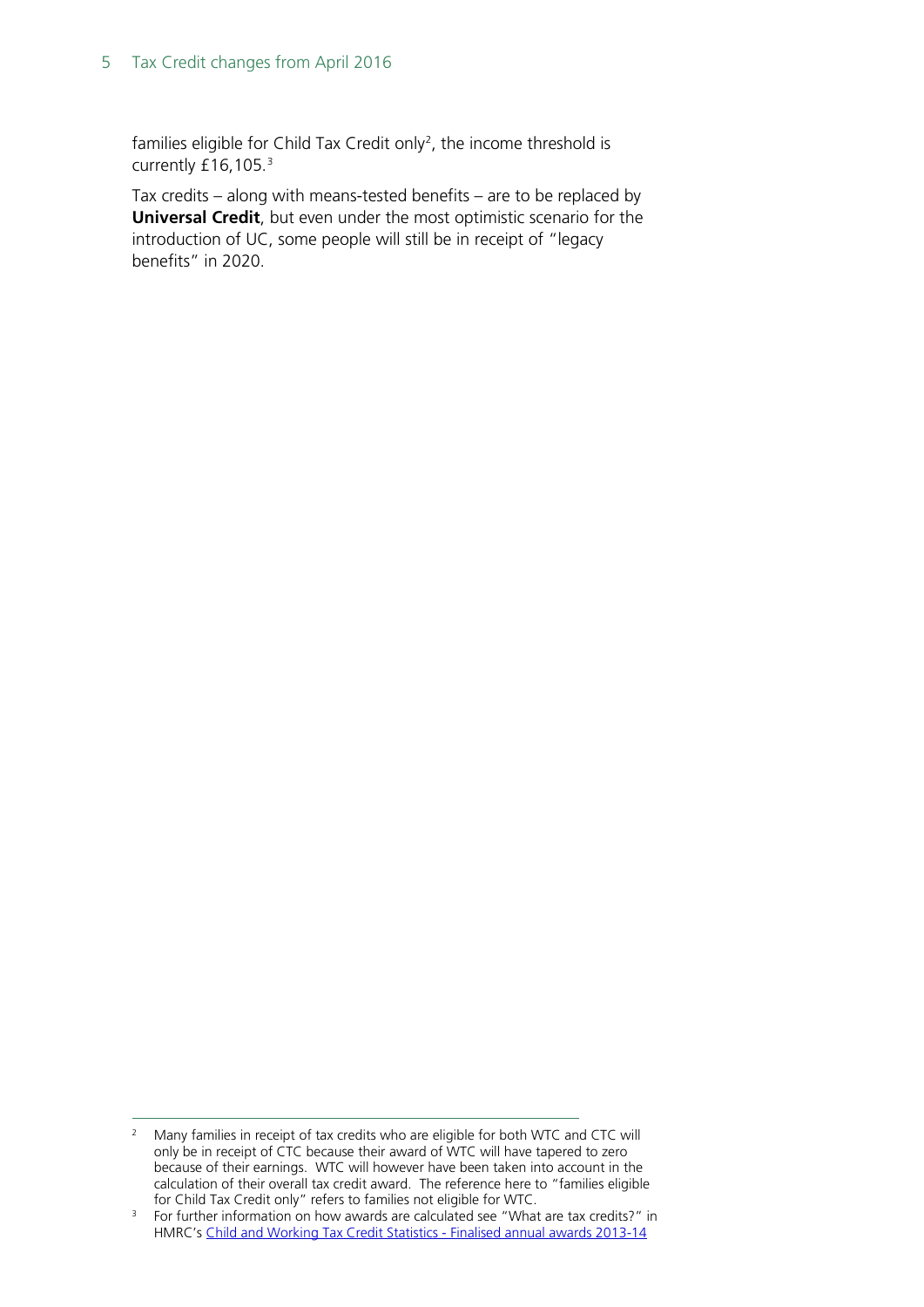# <span id="page-5-0"></span>2. What was announced in the Summer Budget?

### <span id="page-5-1"></span>2.1 Changes announced

**Summer Budget 2015** announced a package of measures aimed at "making Tax Credits and Universal Credit fairer." In presenting the measures, the Red Book emphasised the growth in spending on tax credits, and the need to focus on the "root causes of low pay":

> **1.141** Tax credit expenditure more than trebled in real terms between 1999-00 and 2010-11, with total expenditure in 2014- 15 estimated to be around £30 billion – an increase of almost £10 billion in real terms over the last 10 years. UK expenditure on family cash benefits is the highest in the OECD, and was double the OECD average in 2011. 9 out of 10 families with children were eligible for tax credits in 2010. As a result of the reforms undertaken in the last Parliament, 6 out of 10 are eligible currently.

> **1.142** The government believes that now is the best time to address this growing expenditure if the welfare system is to be put on a sustainable footing. Tackling tax credit spending is part of properly addressing the root causes of low pay, with the new NLW [National Living Wage] and a more generous tax system to help people earn more and keep more of what they earn, rather than addressing only the symptoms of the problem by subsidising low pay through the benefit system.

**1.143** The Budget will therefore reform the tax credits system (and its successor, Universal Credit) to protect existing families on the lowest incomes while favouring support to working families through the tax system and earnings growth, rather than the benefit system.<sup>[4](#page-5-2)</sup>

The welfare measures announced in the Summer Budget are expected to **yield savings of £12 billion a year in 2019-20**, rising to £13 billion in 2020-21. The changes to tax credits and to Universal Credit taken together are expected to save £4.6 billion in 2016-17, rising to £5.8 billion in 2020-21. The **changes will see expenditure on tax credits return to 2007-08 levels in real terms**. The main savings arise from:<sup>[5](#page-5-3)</sup>

**Reducing the income thresholds** in tax credits and UC work allowances, so that maximum awards start to be withdrawn at a

<span id="page-5-3"></span><span id="page-5-2"></span><sup>&</sup>lt;sup>4</sup> Summer Budget 2015, HC 264 2015-16

The Budget also announced a reduction in the in-year income disregard – which allows income increases below a certain amount to be disregarded when calculating entitlement to tax credits – from £5,000 to £2,500 from April 2016, saving £170 million in 2016-17. The previous Government had already reduced the disregard from £25,000 to £10,000 in April 2011, and to £5,000 in April 2013. The further reduction will increase the number of tax credit overpayments. The draft Tax Credits (Income Thresholds and Determination of Rates) (Amendment) Regulations 2015 provides for the reduction in this threshold, but it is not considered further in this note.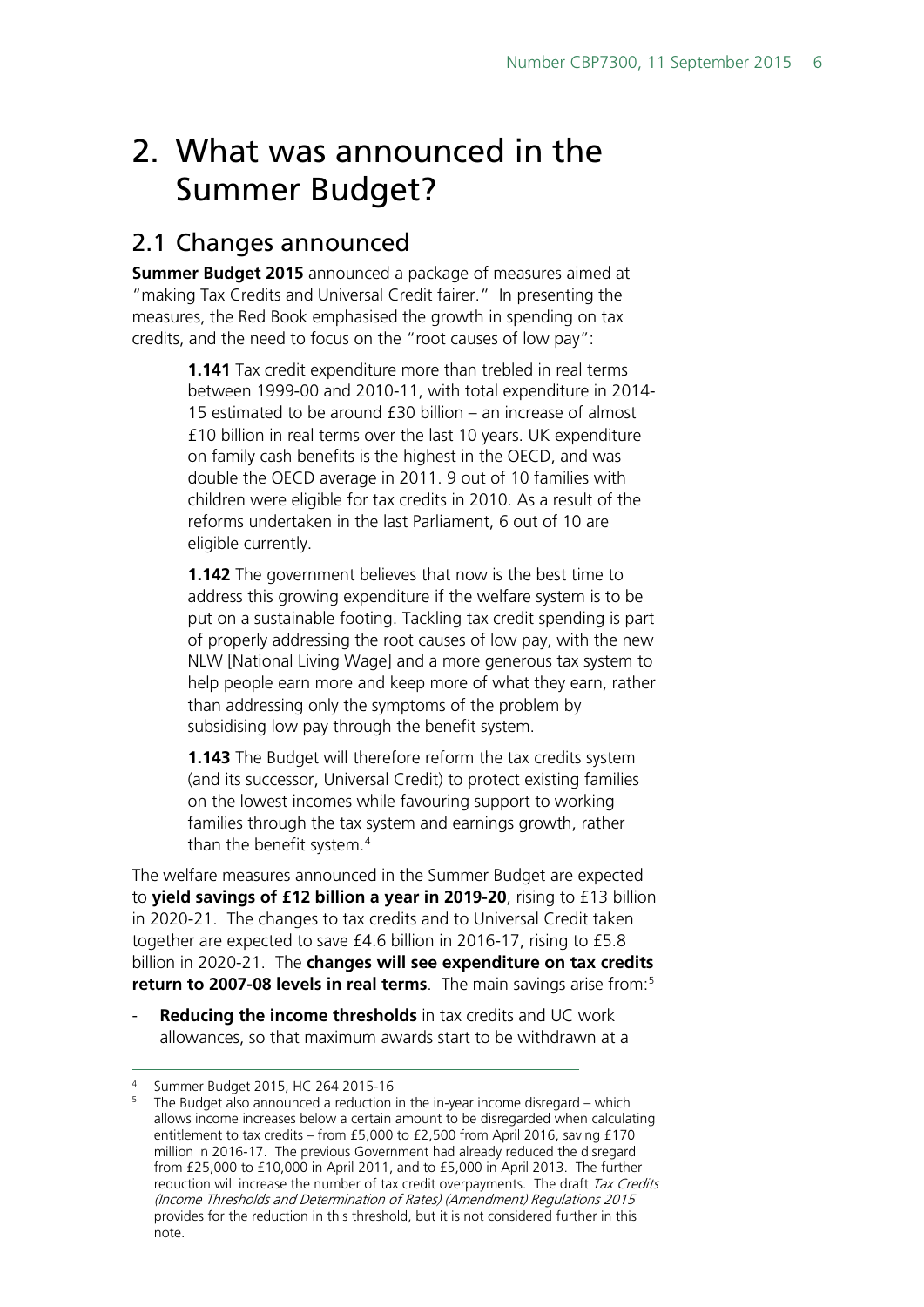lower income level (saving £2.9 billion a year in 2016-17, rising to £3.4 billion a year by 2020-21);

- **Increasing the tax credits withdrawal rate** (taper) from 41% to 48%, so that tax credits reduce more sharply as income increases (saving £1.5 billion in 2016-17, declining to £245 million by 2020-  $21$ ;
- **Limiting the child element** of tax credits and UC to two children for new claims and births after April 2017 (saving £1.4 billion a year by 2020-21); and
- **Removing the family element** in tax credits and UC (and the family premium in Housing Benefit) for new claims from 2016 or 2017 (saving £675 million a year by 2020-21)

The **Institute for Fiscal Studies** estimates that the long-run savings from some of the measures will be even greater (as transitional protection for existing families declines). It estimates the long-run savings from the abolition of the family element at around £2 billion a year, and from removing tax credit/UC support for third and subsequent children at around £3 billion a year[.6](#page-6-1) At April 2015, just under 900,000 families (of whom 590,000 were in work) were receiving tax credits for three or more children.[7](#page-6-2)

### <span id="page-6-0"></span>2.2 Implementation

The *[Welfare Reform and Work Bill](http://researchbriefings.parliament.uk/ResearchBriefing/Summary/CBP-7252)* introduced following the Budget provides for the child element in tax credits and in UC to be limited to two children for new claims and births after April 2017, and abolishes the family elements in tax credits and UC for new claims from 2017.

The changes to the tax credits taper and income threshold from April 2016 do not require primary legislation and can be made via regulations. The draft *[Tax Credits \(Income Thresholds and](http://www.legislation.gov.uk/ukdsi/2015/9780111138946/contents)  [Determination of Rates\) \(Amendment\) Regulations 2015](http://www.legislation.gov.uk/ukdsi/2015/9780111138946/contents)*,

published on 7 September, makes the necessary amendments to the taper and to thresholds. The regulations are subject to the affirmative procedure.

<span id="page-6-1"></span> <sup>6</sup> Andrew Hood, [Benefit changes and distributional analysis,](http://www.ifs.org.uk/publications/7855) IFS presentation, 9 July 2015

<span id="page-6-2"></span><sup>7</sup> HMRC, [Child and Working Tax Credits Statistics: April 2015,](https://www.gov.uk/government/statistics/personal-tax-credits-provisional-statistics-2013-to-2009) Table 3.2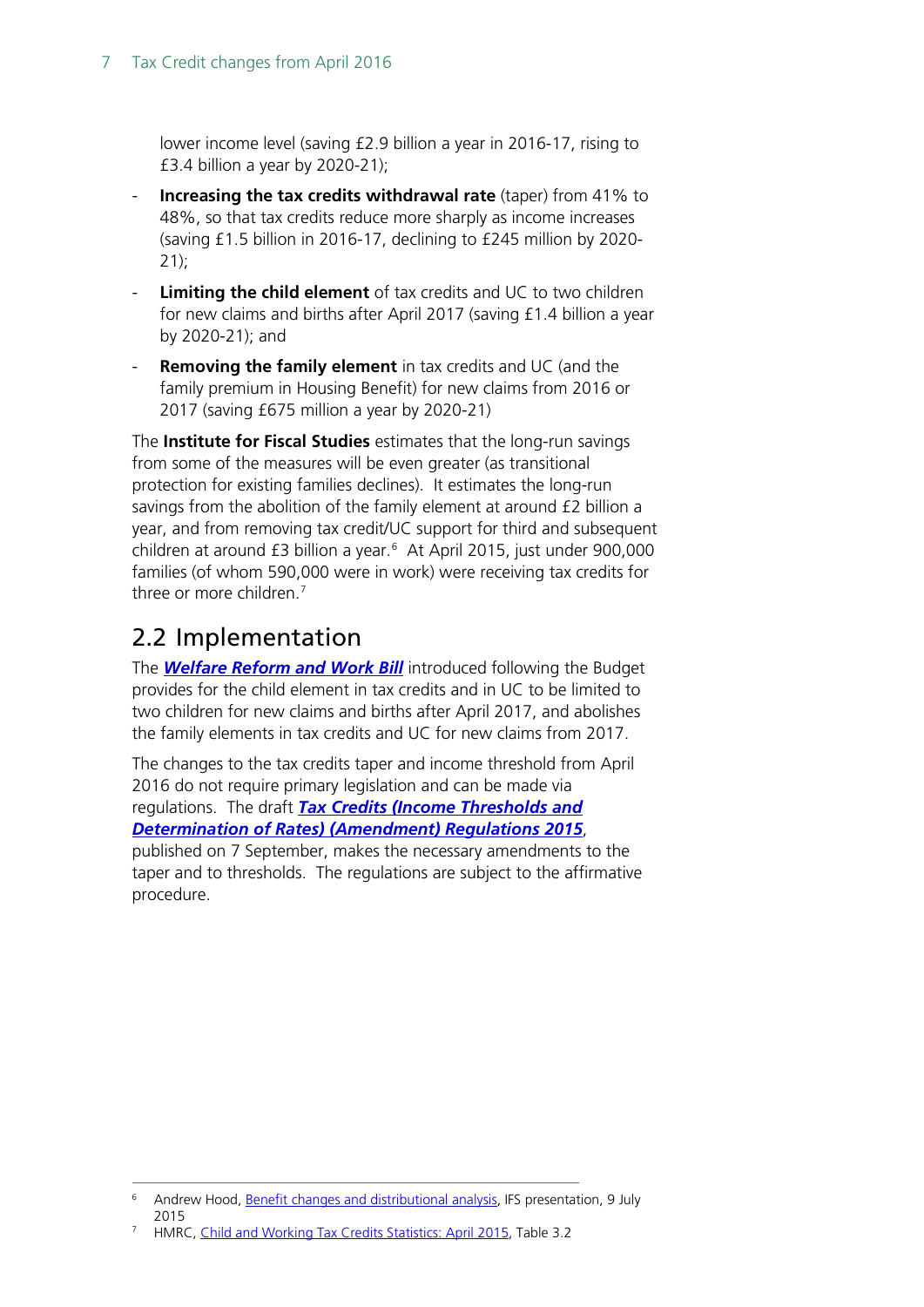### <span id="page-7-0"></span>3. How will tax credit awards change from April 2016?

For most working families receiving tax credits, the lower threshold and increased taper rate have the combined effect of reducing a working family's tax credit award in 2016/17 by:

- A- 48% of the difference between the old and new thresholds  $(48\% \text{ of } \text{£}6.420-\text{£}3.850 = \text{£}1,233.60)$
- B- 7% of gross earnings above £6,420 (this income is currently tapered at 41%, from 2016 at 48%)

**Figure 1** illustrates the combined impact of **the increase in the taper rate** and the **reduction in the income threshold** for a working family (lone parent or couple, working 30 hours or more) with two children. It is assumed no additional amounts are payable for disability or for childcare costs.

#### **Figure 1: Impact of threshold reduction and increased taper rate on a couple/lone parent with two children, 1 full time earner, no childcare costs**



The combined impact of these changes is to reduce tax credit awards for working families and to take some families out of tax credits altogether – in this example, **the tax credit award is extinguished for earnings above approximately £26,520 instead of £32,960**.

Families who do not satisfy the conditions for Working Tax Credit – Child Tax Credit only claimants – will not be affected as by the changes as outlined above. However, the separate, higher income threshold for CTC only claimants is also to reduce in April 2016, from £16,105 a year to £12,125. These changes will impact upon families eligible for CTC only with incomes (for tax credit purposes) in excess of £12,125.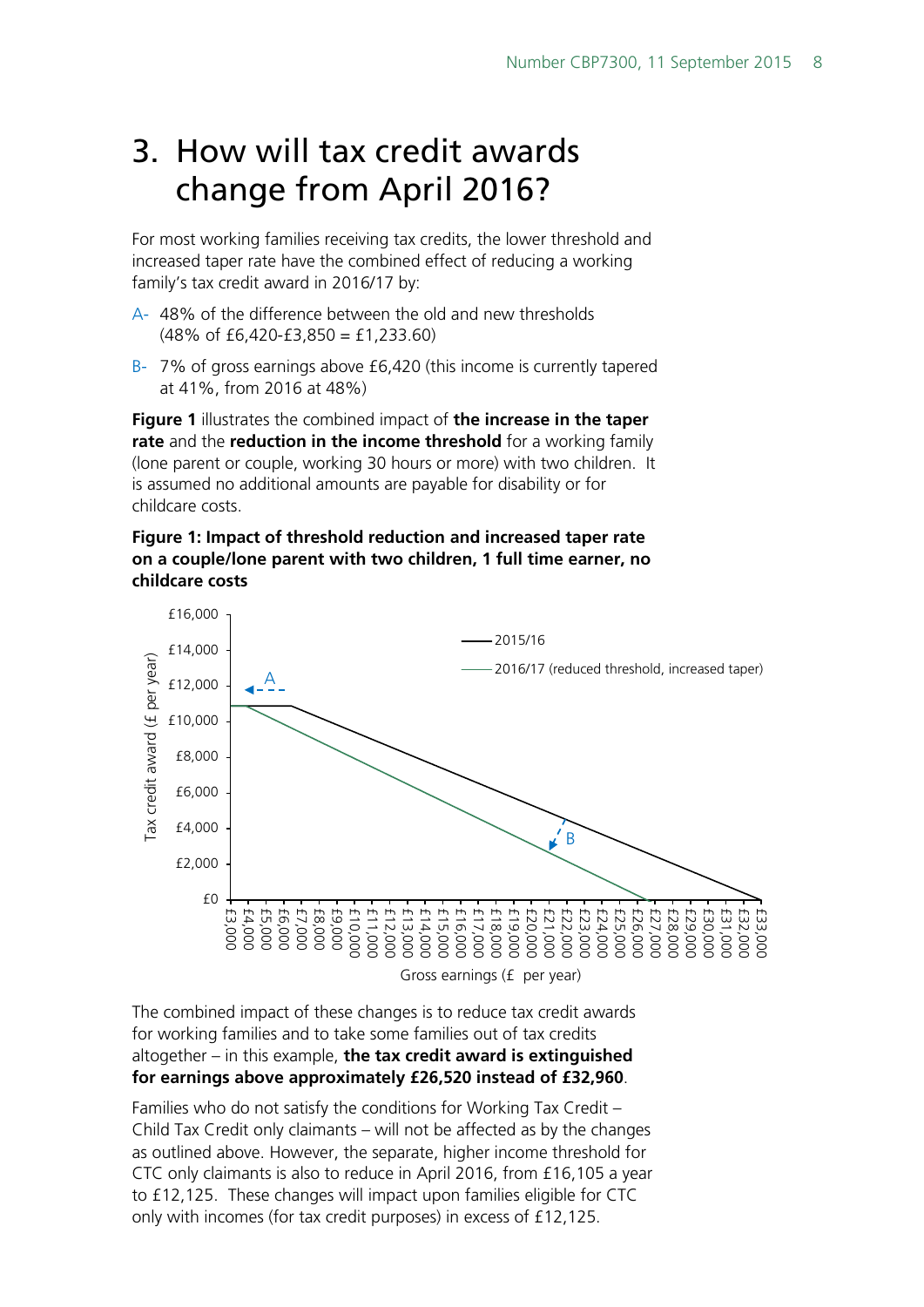# <span id="page-8-0"></span>4. How many families will be affected?

The main group affected by the tax credit changes in April 2016 will be **in-work families eligible for Working Tax Credit**. [8](#page-8-1) All such families with incomes in excess of the new, lower threshold of £3,850 will be affected.

At 3 April 2015, of the 4,567,000 individuals and families in receipt of tax credits, 3,277,000 were in-work, of whom 2,719,000 were working families with children, and 558 were people without children who were receiving Working Tax Credit.<sup>[9](#page-8-2)</sup>

In 2016-17, the increase in the tax credit taper rate to 48% and the reductions in the income thresholds is expected to result in **savings totalling £4.355 billion**. Assuming savings accrue only from in-work families (ie ignoring the impact of the reduction in the threshold for CTC only families) gives a rough estimate of the **average loss across all in-work families in the region of £1,300 in 2016-17**. This is an average figure however – for some families, the loss will be greater, for others less.

In general, losses from the combined effect of the threshold reduction and taper increase will be greater for tax credit claimants with relatively higher incomes (as indicated by the diverging lines in the chart above. However, for some families at higher income levels the changes will reduce their tax credits entitlement to nil.

#### **The impact in constituencies – constituency level data**

Constituency data on the impact of welfare measures announced in the Summer Budget 2015 is available from the Library's [Summer Budget 2015: a summary](http://researchbriefings.parliament.uk/ResearchBriefing/Summary/CBP-7251) briefing paper. The attached spreadsheet shows the number of families receiving Child and Working Tax Credits by constituency, including a breakdown for in- and out- of work families and families with children. The spreadsheet also shows the number of children in these families.

Almost all in-work families will be affected by the changes to tax credits discussed above. Therefore, the number of in-work families in a constituency is a reasonable guide to the number of families in a constituency that will be impacted by these changes.

<span id="page-8-1"></span>While Child Tax Credit only claimants may be affected by the reduction in the income threshold for that group from £16,105 to £12,125, only 35,000 of the 1,290,000 families receiving CTC only at April 2015 were receiving less than the maximum CTC because they had income in excess of the £16,105. This suggests the impact of the lower threshold for CTC only families may have less of an impact than the lower threshold for those eligible for WTC.

<span id="page-8-2"></span><sup>9</sup> HMRC [Child and Working Tax Credits Statistics April 2015](https://www.gov.uk/government/statistics/personal-tax-credits-provisional-statistics-2013-to-2009)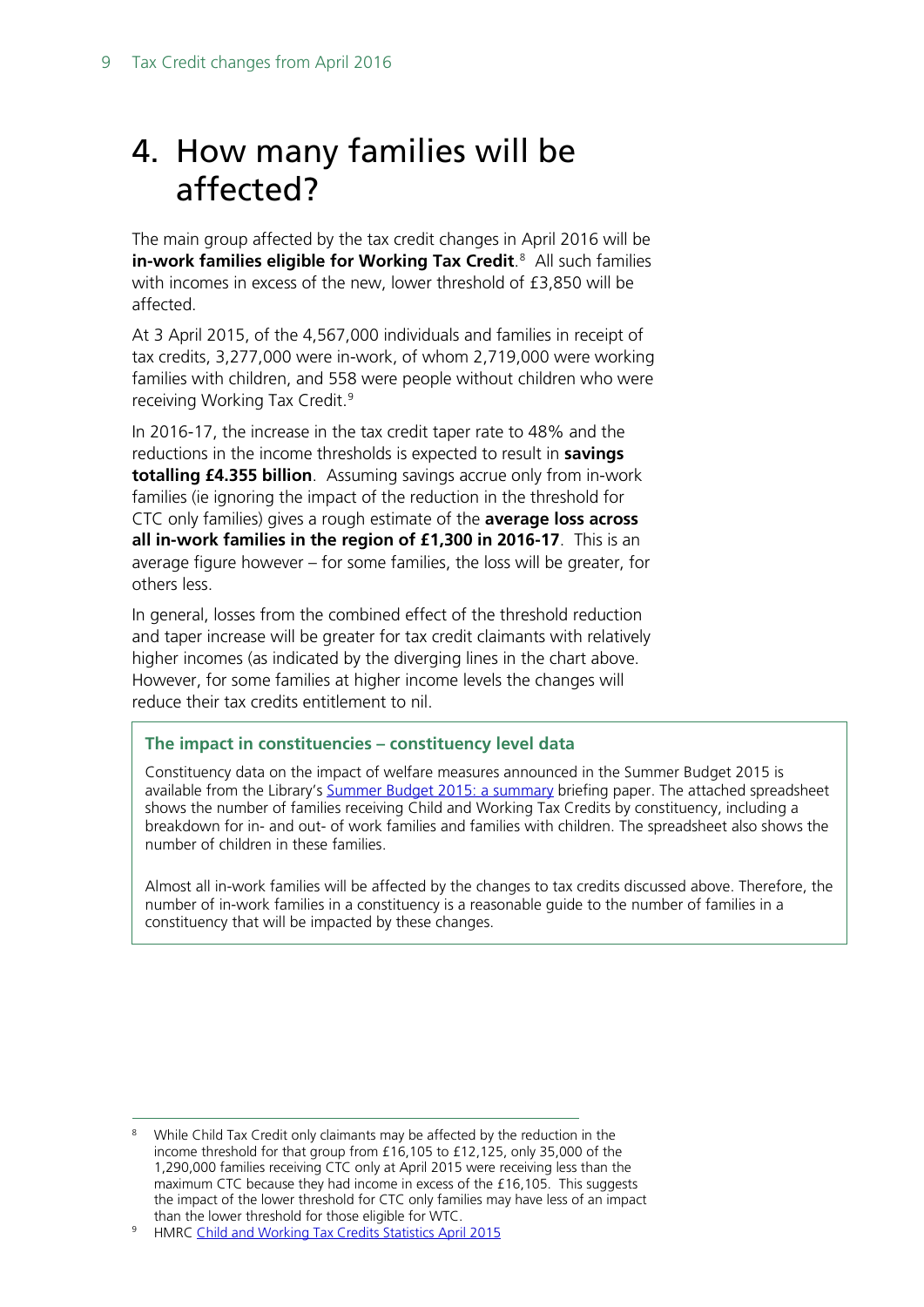### <span id="page-9-0"></span>5. What about other measures announced in the Summer Budget?

The Summer Budget 2015 included other measures that will impact upon the income of individuals and families. These included:

#### *National Minimum Wage & National Living Wage*

An increase in the National Minimum Wage for people aged 25 and over. From April 2016 the "National Living Wage" (NLW) is to be set at £7.20 an hour. The intention is to increase the NLW so that it reaches 60% of median hourly wages by 2020. Based on Office for Budget Responsibility estimates, the NLW would rise to £9.35 an hour by April 2020.

#### *Personal Allowance increase*

An increase in the income tax Personal Allowance to £11,000 in 2016- 17. It is the Government's "ambition" to increase the Personal Allowance further to £12,500 by 2020.[10](#page-9-2)

#### *Child Benefit frozen*

A freeze in Child Benefit for the duration of the Parliament, after which time it shall be uprated by CPI.

### <span id="page-9-1"></span>5.1 Impact of combined Budget measures on a single-earner couple with two children

**Figure 2** shows the combined impact of these measures – together with changes to tax credits - on **a single-earner couple with two children, neither of whom is in childcare, working 35 hours a week on the National Minimum/Living Wage**. It compares the impact of these measures ("Scenario 1a") to a "counterfactual" scenario ("1b") in which the Summer Budget 2015 did not occur and policy inherited from the Coalition government is extrapolated to the end of this Parliament unchanged.

<span id="page-9-2"></span> <sup>10</sup> HM Treasury, [Summer Budget 2015: key announcements,](https://www.gov.uk/government/news/summer-budget-2015-key-announcements) 8 July 2015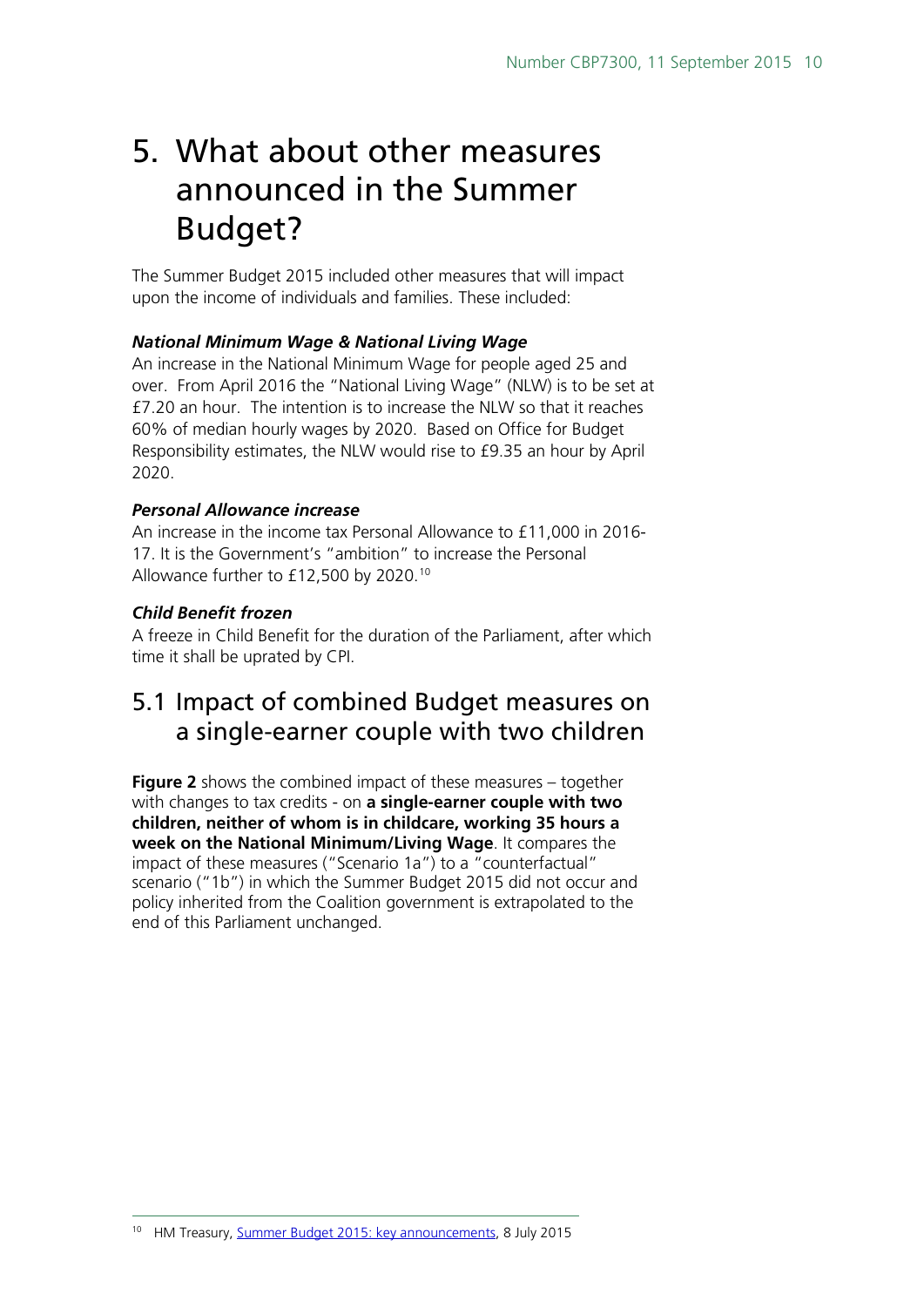|                                                                                               | 2015-16 | 2016-17   | 2017-18   | 2018-19   | 2019-20   | 2020-21   |  |  |  |  |  |
|-----------------------------------------------------------------------------------------------|---------|-----------|-----------|-----------|-----------|-----------|--|--|--|--|--|
|                                                                                               |         |           |           |           |           |           |  |  |  |  |  |
| Scenario 1a - Transfer from the NMW to the NLW in 2016-17, Summer Budget 2015 changes applied |         |           |           |           |           |           |  |  |  |  |  |
| Gross Earnings p.a.                                                                           | £12,227 | £13,139   | £14,052   | £14,964   | £15,968   | £17,063   |  |  |  |  |  |
| Net earnings p.a.                                                                             | £11,402 | £12,102   | £12,769   | £13,441   | £14,179   | £15,120   |  |  |  |  |  |
| Final tax credit award                                                                        | £8,504  | £6,426    | £5,988    | £5,550    | £5,068    | £4,753    |  |  |  |  |  |
| Child benefit receipt                                                                         | £1,794  | £1,794    | £1,794    | £1,794    | £1,794    | £1,828    |  |  |  |  |  |
| Net Income p.a.                                                                               | £21,699 | £20,322   | £20,551   | £20,785   | £21,041   | £21,700   |  |  |  |  |  |
| Scenario 1b - Counterfactual, ignoring changes announced in the Summer Budget 2015            |         |           |           |           |           |           |  |  |  |  |  |
| Gross Earnings p.a.                                                                           | £12,227 | £12,774   | £13,231   | £13,778   | £14,417   | £14,964   |  |  |  |  |  |
| Net earnings p.a.                                                                             | £11,401 | £11,774   | £12,116   | £12,539   | £13,026   | £13,693   |  |  |  |  |  |
| Final tax credit award                                                                        | £8,504  | £8,280    | £8,223    | £8,183    | £8,131    | £8,132    |  |  |  |  |  |
| Child benefit receipt                                                                         | £1,794  | £1,794    | £1,815    | £1,846    | £1,880    | £1,914    |  |  |  |  |  |
| Net Income p.a.                                                                               | £21,699 | £21,847   | £22,153   | £22,568   | £23,037   | £23,738   |  |  |  |  |  |
| Comparison of scenarios 1a and 1b                                                             |         |           |           |           |           |           |  |  |  |  |  |
| Gross Earnings p.a.                                                                           | $+E0$   | $+£365$   | $+£821$   | $+£1,186$ | $+£1,551$ | $+£2,099$ |  |  |  |  |  |
| Net earnings p.a.                                                                             | +£0     | $+£328$   | $+£653$   | $+£902$   | $+£1,153$ | $+£1,427$ |  |  |  |  |  |
| Final tax credit award                                                                        | -£0     | $-£1,853$ | $-E2,235$ | $-E2,633$ | $-E3,063$ | $-E3,379$ |  |  |  |  |  |
| Child benefit receipt                                                                         | £0      | £0        | $-E21$    | $-E52$    | $-E86$    | $-E86$    |  |  |  |  |  |
| Net Income p.a.                                                                               | $+E0$   | $-£1,525$ | $-£1,603$ | $-£1,783$ | $-£1,996$ | $-E2,038$ |  |  |  |  |  |

#### **Figure 2: Final tax credit award, child benefit and net income of a single-earner couple (with two children) working 35 hrs a week**

#### **Source**

House of Commons Library calculations

**Scenario 1a** shows that in 2015-16 the annual gross earnings of someone working 35 hours a week on the **National Minimum Wage** (£6.70 an hour from October 2015) will be **£12,227**.

In 2016-17 the **National Living Wage** will be £7.20 per hour, equivalent to an **annual gross earnings of £13,139** for someone aged 25 or over working 35 hours a week. This will increase to approximately £9.35 per hour in 2020-21 according to forecasts in the Summer Budget 2015, equivalent to an **annual gross earnings of £17,063** for someone (aged 25 or over) working 35 hours a week.

Given these assumed changes in earnings a single-earner family with 2 children and 1 adult (aged 25 or over) working 35 hours a week will **receive £8,504 in tax credits in 2015-16**, falling to £6,426 in 2016-17 and to **£4,753 in 2020-21**.

**Child Benefit** will be frozen for the duration of the Parliament, after which time it shall be uprated by CPI. Therefore, the family shall receive **£1,794 in child benefit each year 2015-16 to 2019-20** and £1,828 in child benefit in 2020-21.

**Net income** of this family, accounting for changes to tax credits, the Minimum Wage, Child Benefit and the Personal Allowance announced in the Summer Budget, will **fall from £21,699 in 2015-16 to £20,322 in 2016-17**. In 2020-21 the family's net income shall be £21,700.

Comparison of these projections to a "counterfactual" scenario shows that **in 2016-17 the family's net income would be £1,525 below**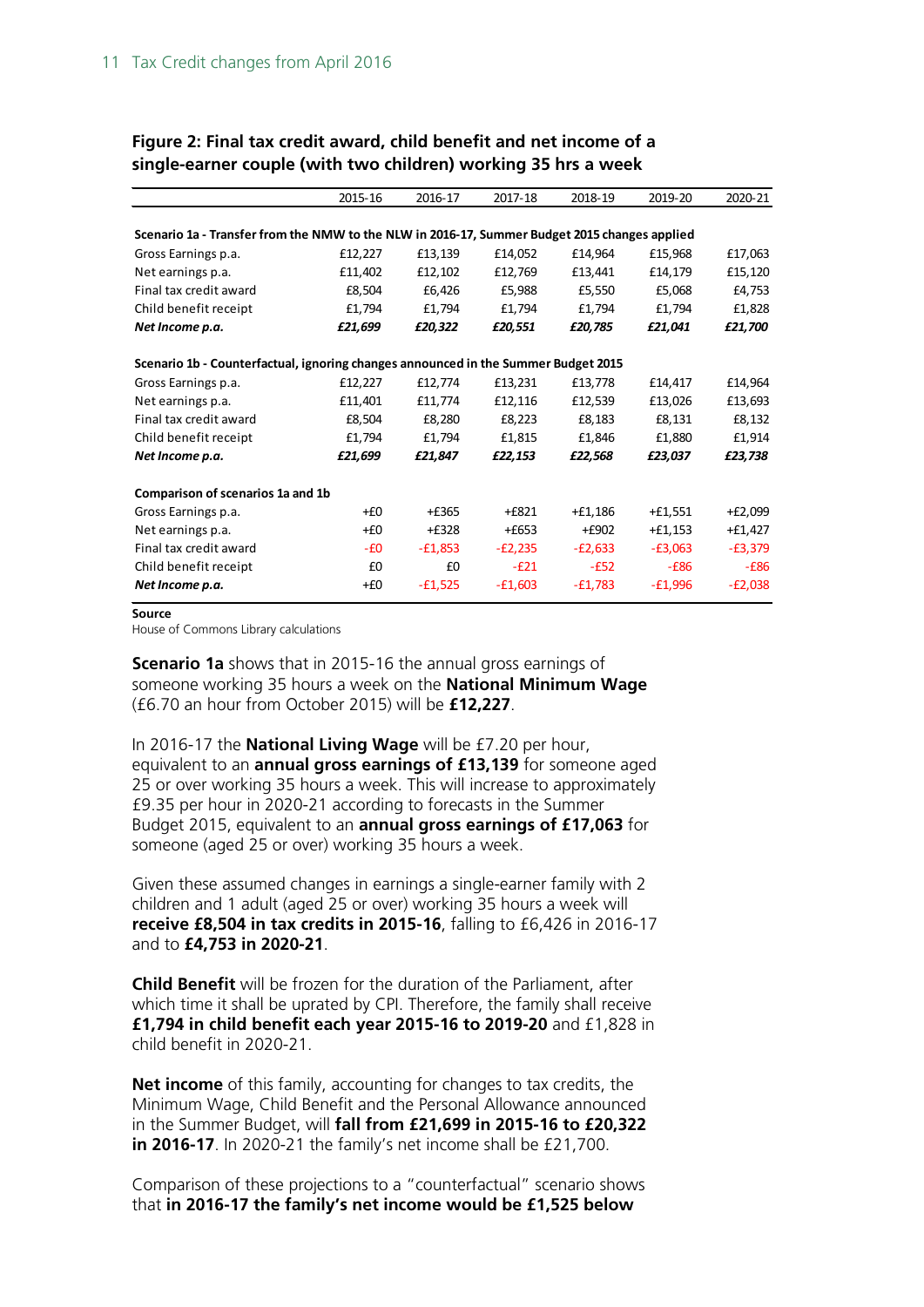**what it would otherwise have been** had changes announced in the Summer Budget 2015 not been applied.

### <span id="page-11-0"></span>5.2 Impact of combined Budget measures by household working status and whether or not a household contains children

The **Institute of Fiscal Studies** has analysed the combined impact of changed announced in the Summer Budget 2015. **Figure 3**, based on the IFS's [10 September 2015 briefing note,](http://www.ifs.org.uk/publications/7975) shows the impact of forthcoming tax and benefit changes and gains from the new National Living Wage by household working status and whether or not the household contains children.

Average gains from the NLW are based on a "better case" calculated by the IFS. This assumes the overall increase in gross wages due to the NLW to be £5.6 billion, compared to £4 billion suggested by the Office for Budget Responsibility (see page 10 of the [IFS briefing note](http://www.ifs.org.uk/publications/7975) for further details).

#### **Figure 3: Estimated impact of forthcoming tax and benefit changes and "better case" gains from the new NLW, by household working status and whether or not the household contains children**

|                                                                          | Number of<br>households<br>(millions) | Av. Annual<br>impact of tax &<br>benefit changes<br>(f per year) | Av. "better<br>case" annual<br>gain from the<br>new NLW (f<br>per year) | Av. "better<br>case" net<br>change (f per<br>year) | "Offset" (impact<br>of NLW as % of<br><i>impact of benefit</i><br>& TC changes) |
|--------------------------------------------------------------------------|---------------------------------------|------------------------------------------------------------------|-------------------------------------------------------------------------|----------------------------------------------------|---------------------------------------------------------------------------------|
| All households                                                           | 27.1                                  | $-f478$                                                          | £129                                                                    | $-£348$                                            | 27%                                                                             |
| All working age HH eligible<br>for benefits/tax credits<br>Of which:     | 11.3                                  | $-f1,089$                                                        | £147                                                                    | $-6942$                                            | 13%                                                                             |
| with somone in paid work                                                 | 8.4                                   | $-£754$                                                          | £198                                                                    | $-£556$                                            | 26%                                                                             |
| w/o someone in paid work                                                 | 2.9                                   | $-£2,069$                                                        | £0                                                                      | $-E2,069$                                          | 0%                                                                              |
| All working age HH eligible<br>for benefits/tax credits with<br>children | 7.0                                   | $-f1,272$                                                        | £144                                                                    | $-£1,127$                                          | 11%                                                                             |
| Of which:                                                                |                                       |                                                                  |                                                                         |                                                    |                                                                                 |
| with somone in paid work                                                 | 5.9                                   | $-f909$                                                          | £172                                                                    | $-£737$                                            | 19%                                                                             |
| w/o someone in paid work                                                 | 1.1                                   | $-£3,159$                                                        | £0                                                                      | $-£3,159$                                          | 0%                                                                              |
| All working age HH eligible<br>for benefits/tax credits w/o              |                                       |                                                                  |                                                                         |                                                    |                                                                                 |
| children                                                                 | 4.3                                   | $-£796$                                                          | £153                                                                    | $-643$                                             | 19%                                                                             |
| Of which:                                                                |                                       |                                                                  |                                                                         |                                                    |                                                                                 |
| with somone in paid work                                                 | 2.6                                   | $-£400$                                                          | £257                                                                    | $-f142$                                            | 64%                                                                             |
| w/o someone in paid work                                                 | 1.8                                   | $-£1,374$                                                        | £0                                                                      | $-£1,374$                                          | 0%                                                                              |

**Source**

Based on table 2 page 13[, IFS Briefing Note BN175](http://www.ifs.org.uk/uploads/publications/bns/BN175.pdf) (10 September 2015)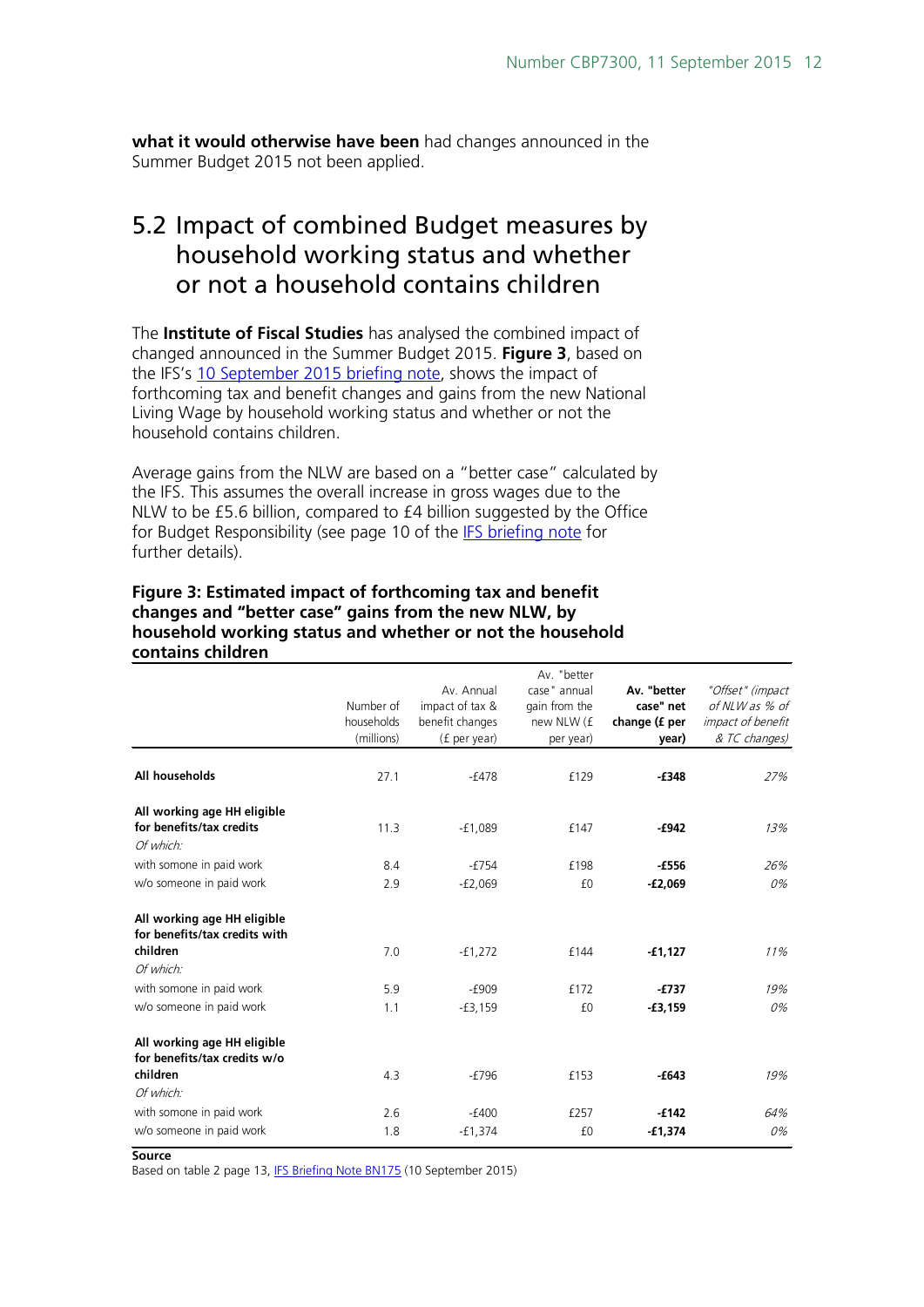#### **Figure 2** shows that:

- Among the **2.9 million working age households eligible for benefits or tax credits and not containing anyone in work** the average loss from the cuts to benefits and tax credits is estimated at **£2,070 per year**, with no offsetting compensation from the NLW.
- Among the **8.4 million working age households who are currently eligible for benefits or tax credits who contain someone in paid work** the average loss from the cuts to benefits and tax credits is **£750 per year**. Gain from the NLW among this group, according to the IFS' "better case" scenario, is estimated at **£200 per year** – offsetting **26%** of losses.
- Among the **4.3 million working age families who are eligible for benefits or tax credits but do not have children** the average loss from cuts to benefits and tax credits is **£800 per year** and the average gain from the NLW (under the "better case" scenario) **£150 per year** – offsetting **19%** of losses.
- Among the **7 million working age families who are eligible for benefits or tax credits and who have children** the average loss from cuts to benefits and tax credits is **£1,270 per year** and the average gain from the NLW (under the "better case" scenario) is **£140 per year** – offsetting **11%** of losses.[11](#page-12-0)

<span id="page-12-0"></span><sup>&</sup>lt;sup>11</sup> These findings are summarised from pages 12 to 14 of the [IFS briefing note BN175](http://www.ifs.org.uk/publications/7975) (10 September 2015)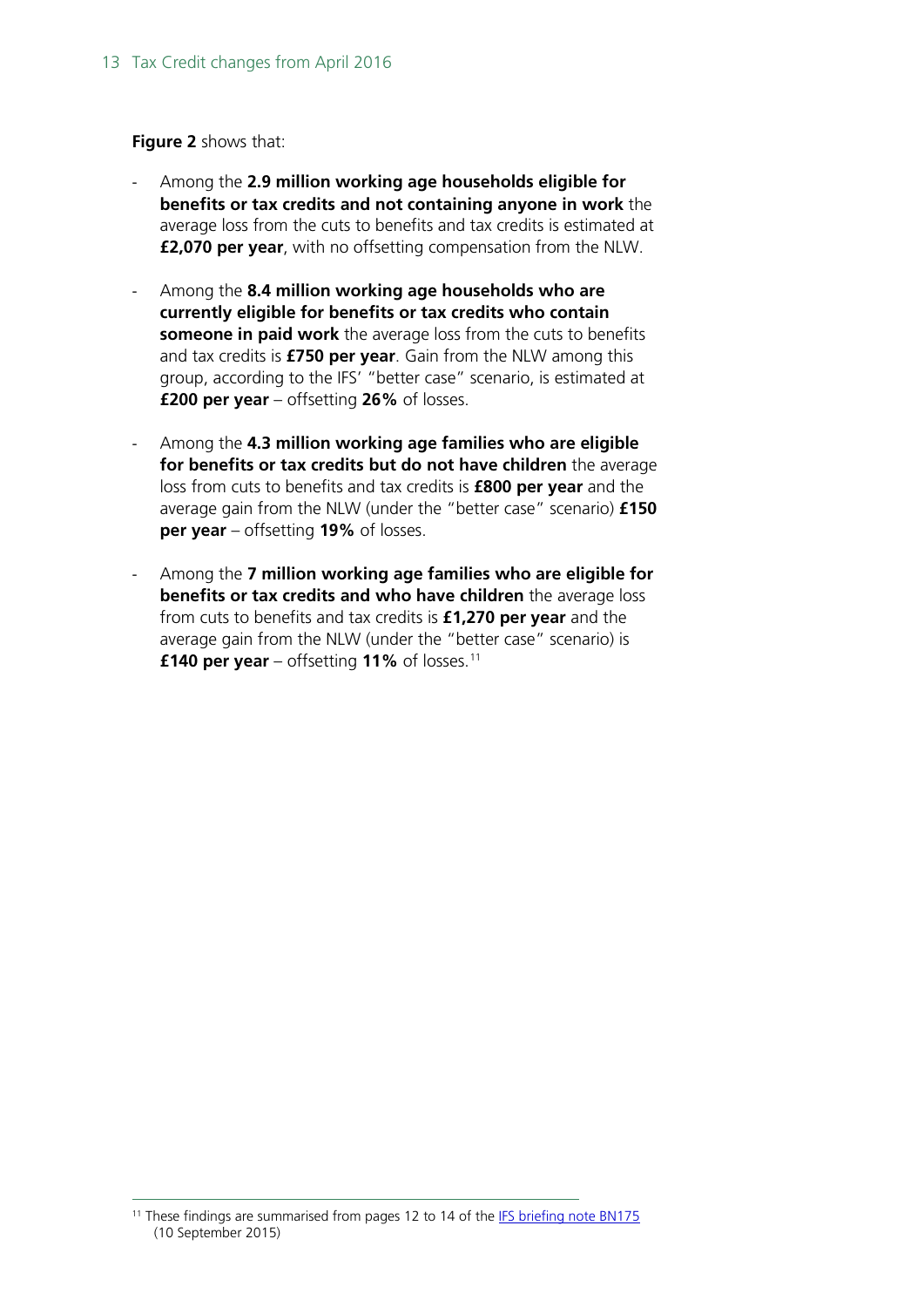# <span id="page-13-0"></span>6. What has the Social Security Advisory Committee said about the draft Regulations?

The **[Social Security Advisory Committee](https://www.gov.uk/government/organisations/social-security-advisory-committee)** (SSAC) is an independent statutory body that provides impartial advice on social security and related matters. Comprised of Chair Paul Gray, Vice Chair Les Allamby and up to 13 other members, it scrutinises most of the secondary legislation that underpins the social security system.

On 10 September 2015 the SSAC expressed concern at the lack of evidence to support the government's plans to cut tax credits, while recognising the challenging timescales officials had been working within. In a [letter to the Financial Secretary to the Treasury,](https://www.gov.uk/government/uploads/system/uploads/attachment_data/file/459498/ssac-letter-to_david-gauke-re-tax-credits-and-work-allowance.pdf) the SSAC explained it was "disappointed that HM Revenue and Customs officials were not in a position to share with us their observations on:

- The potential impact the introduction of the national living wage might have on the proposals.
- Whether there were likely to be any behavioural impacts brought about by the proposals.
- The degree to which the proposals are likely to impact upon the successful transition of Tax Credits to Universal Credit
- The likely or actual effects of the policy on people of 'protected characteristics' and the evidence considered in reaching that view
- The evidence that had resulted in a view that the proposals will have no impact on charities or the voluntary sector.["12](#page-13-1)

<span id="page-13-1"></span><sup>&</sup>lt;sup>12</sup> Letter to David Gauke MP, Financial Secretary to the Treasury, from Paul Gray, Chair of the Social Security Advisory Committee; ["The Tax Credits \(Income Thresholds and](https://www.gov.uk/government/uploads/system/uploads/attachment_data/file/459498/ssac-letter-to_david-gauke-re-tax-credits-and-work-allowance.pdf)  Determination of Rates [\(Amendment\) Regulations 2015"](https://www.gov.uk/government/uploads/system/uploads/attachment_data/file/459498/ssac-letter-to_david-gauke-re-tax-credits-and-work-allowance.pdf) (10 September 2015)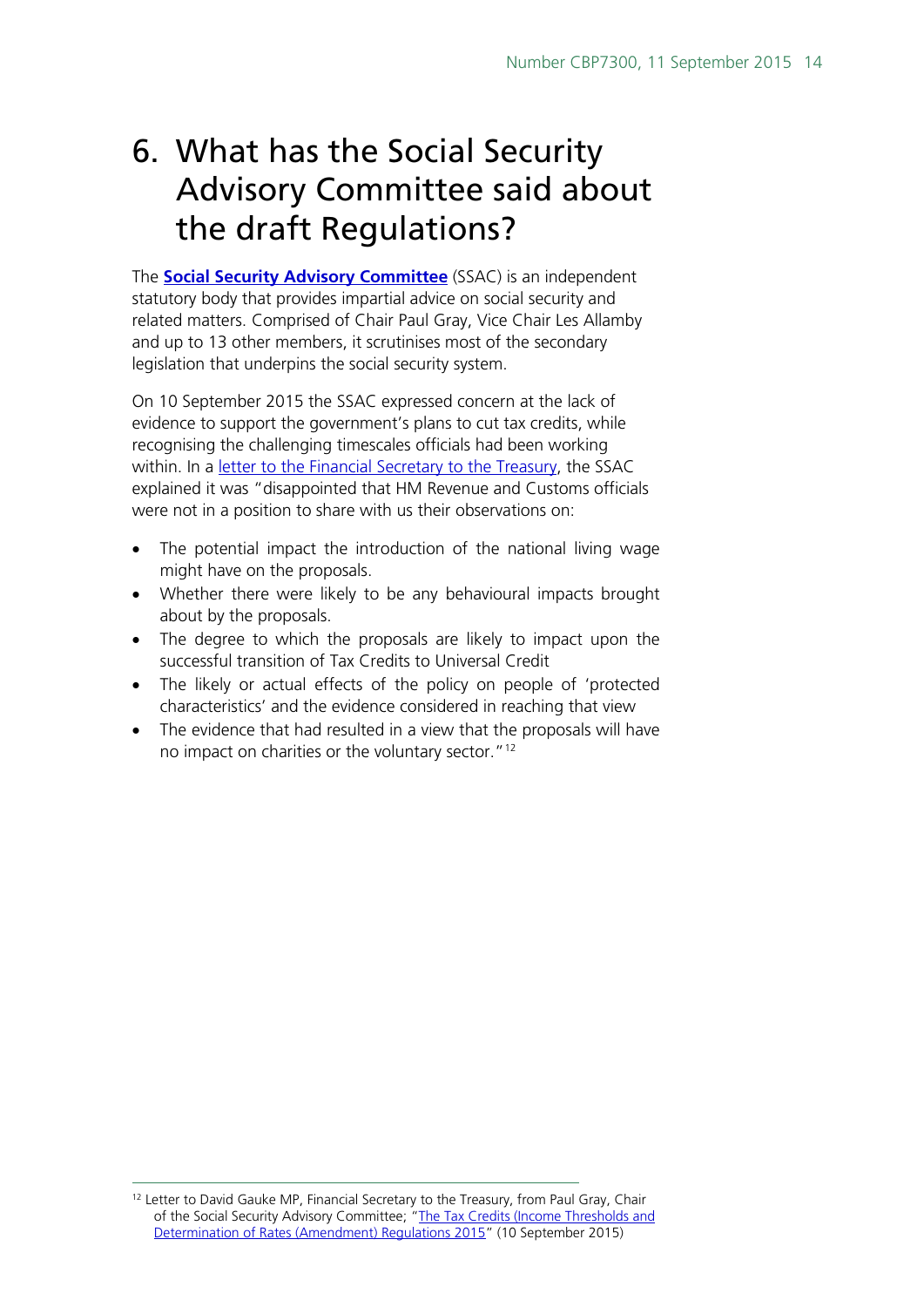# <span id="page-14-0"></span>7. Further comment and analysis

For further comment and analysis see:

- [Welcome boost on low pay but severe welfare cuts will mean big](http://www.resolutionfoundation.org/media/press-releases/welcome-boost-on-low-pay-but-severe-welfare-cuts-will-mean-big-losses-for-many-low-income-working-families/)  [losses for many low-income working families,](http://www.resolutionfoundation.org/media/press-releases/welcome-boost-on-low-pay-but-severe-welfare-cuts-will-mean-big-losses-for-many-low-income-working-families/) Resolution Foundation press release, 8 July 2015
- Social Market Foundation, Will the new Living Wage make up for [the cuts to Tax Credits? Yes and No,](http://www.smf.co.uk/will-the-new-living-wage-make-up-for-the-cuts-to-tax-credits/) July 2015
- Unison, Don't take the (tax) credit: How a pay rise becomes an [income cut,](https://www.unison.org.uk/content/uploads/2015/09/233951.pdf) September 2015

Further tax credit statistics are available from HMRC, including:

- [Personal tax credits statistics](https://www.gov.uk/government/collections/personal-tax-credits-statistics) (HMRC Tax Credits statistics landing page)
- [Child and Working Tax Credits Statistics April 2015](https://www.gov.uk/government/statistics/personal-tax-credits-provisional-statistics-2013-to-2009) (latest available, provisional, UK Tax Credit statistics)
- [Child and Working Tax Credits statistics: provisional awards](https://www.gov.uk/government/statistics/child-and-working-tax-credits-statistics-provisional-awards-geographical-analyses-december-2013)  [geographical analyses](https://www.gov.uk/government/statistics/child-and-working-tax-credits-statistics-provisional-awards-geographical-analyses-december-2013) (latest available, provisional, geographic data)
- [Child and Working Tax Credits statistics: finalised annual awards](https://www.gov.uk/government/statistics/child-and-working-tax-credits-statistics-finalised-annual-awards-2013-to-2014)  [2013 to 2014](https://www.gov.uk/government/statistics/child-and-working-tax-credits-statistics-finalised-annual-awards-2013-to-2014)
- [Child and Working Tax Credits statistics finalised annual awards](https://www.gov.uk/government/statistics/personal-tax-credits-finalised-award-statistics-geographical-statistics-2013-to-2014)  [geographical analysis](https://www.gov.uk/government/statistics/personal-tax-credits-finalised-award-statistics-geographical-statistics-2013-to-2014)